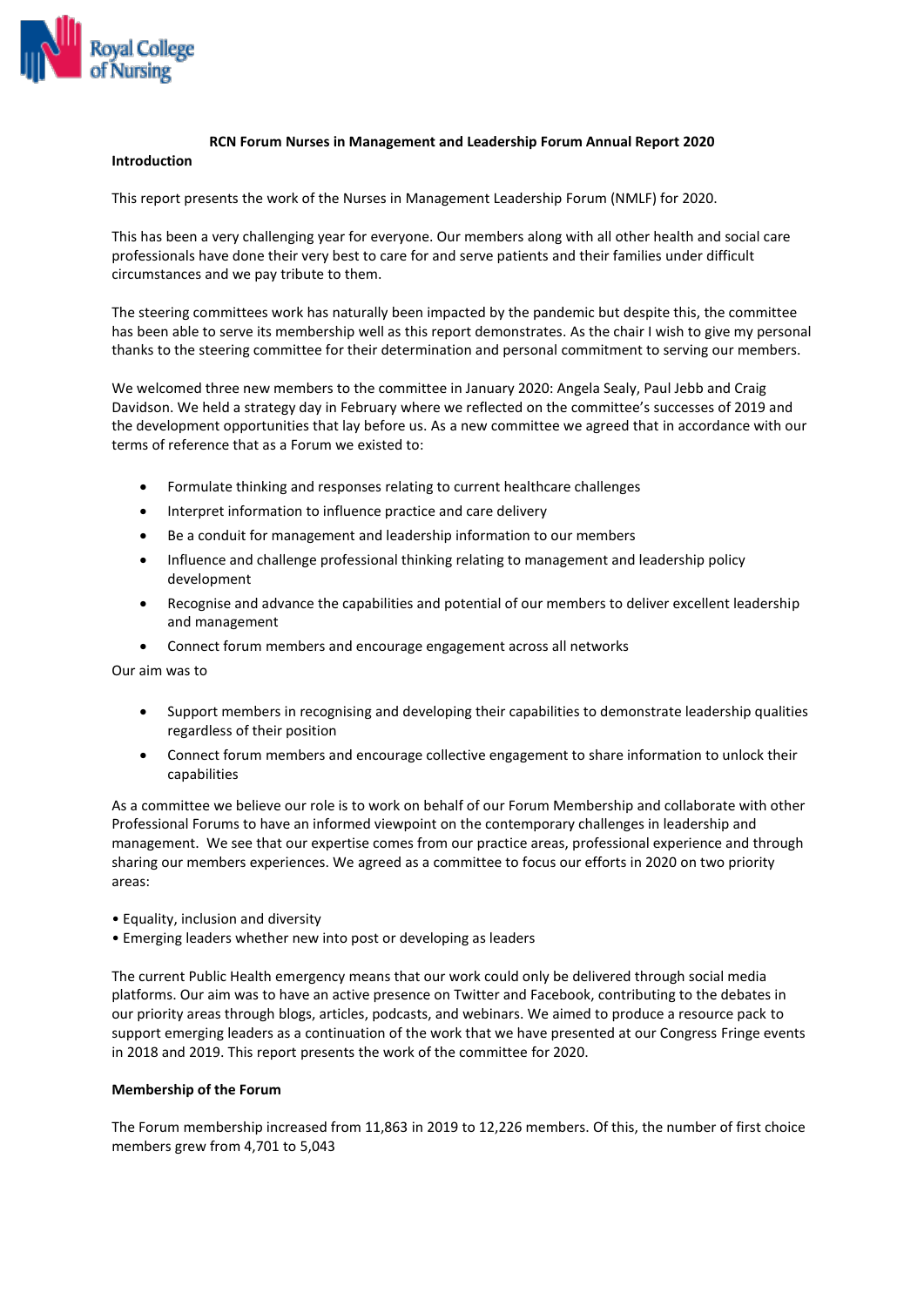

### **Committee membership**

At the time of writing this report the committee membership is seven. We are sad to lose three committee members; Helen Stanley; Vinice Thomas; & Kate Wells-McCulloch who have either resigned or stood down at the end of their terms of office. We are sincerely grateful for their contribution to the steering committee and thank them on behalf of the membership for all that they have done.

We will be joined by three new members in January and look forward to working with them on the steering committee in 2021.

## **Committee Meetings**

A total of nine committee meetings were convened during the year. Committee meetings have continued throughout the COVID-19 pandemic with committee members meeting virtually since March 2020. A number of these meeting were not quorate, but no decisions were taken without full committee consultation.

### **Achievements in 2020**

Progress and delivery of the committee projects and member engagement activities are as follows.

## **Emerging Leaders**

The focus of this workstream is to promote the identity and confidence of developing leaders to assume leadership positions across the nursing family, particularly relevant in light of the revised NMC (2018) *Future Nurse: Standards of proficiency for registered nurses* and the focus on leadership and leading teams earlier in a nursing career.

Helen Stanley successfully submitted a poster showcasing our evaluation of the past, current and future work of the project to the Health Education England, Council of Deans and NHS Leadership Academy joint conference on '*Learning to Lead'*. The conference was cancelled due to the pandemic but the poster was made available online at the Advanced HE (formerly Higher Education Academy HEA) on the Learning to Lead community page at[: https://connect.advance-he.ac.uk/topics/16156/feed](https://connect.advance-he.ac.uk/topics/16156/feed) (login required) and the Forum webpage: [https://www.rcn.org.uk/get-involved/forums/nurses-in-management-and-leadership-forum/our](https://www.rcn.org.uk/get-involved/forums/nurses-in-management-and-leadership-forum/our-work)[work](https://www.rcn.org.uk/get-involved/forums/nurses-in-management-and-leadership-forum/our-work)

It has not been possible to complete the resource pack within this year's work programme, but the committee remain committed to completing this in 2021.

# **Equality inclusion and diversity**

Sadly, the planned Fringe event could not proceed, an alternative approach was taken which led to a feature article on 'How you can tackle casual racism and microaggression in the NHS' Trueland, J. (2020) Nursing Management.

# **Podcasts**

The NMLF continued to build on its commitment to the Workforce Race Equality Scheme (WRES) with the publication of a 'Why WRES, Why Now' podcast by committee member Vince Thomas in conversation with Ian Jackson Director of Commissioning for Specialised Commissioning NHS England. The podcast publish in July has received 106 hits.

Committee members Angela Sealy, Vinice Thomas and Sally Bassett also contributed to RCN Nursing While Black podcast series.

Further Leading Equality, Diversity and Inclusion podcasts are planned for 2021 with a structured series around the nine protected characteristics of the Equality Act 2010 led by Craig Davidson & Angela Sealy. The series will be hosted monthly with each member of the RCN Nurses in Management and Leadership Forum taking it in turn to host an episode. The initial podcasts for one of the characteristics in the Act has already been recorded.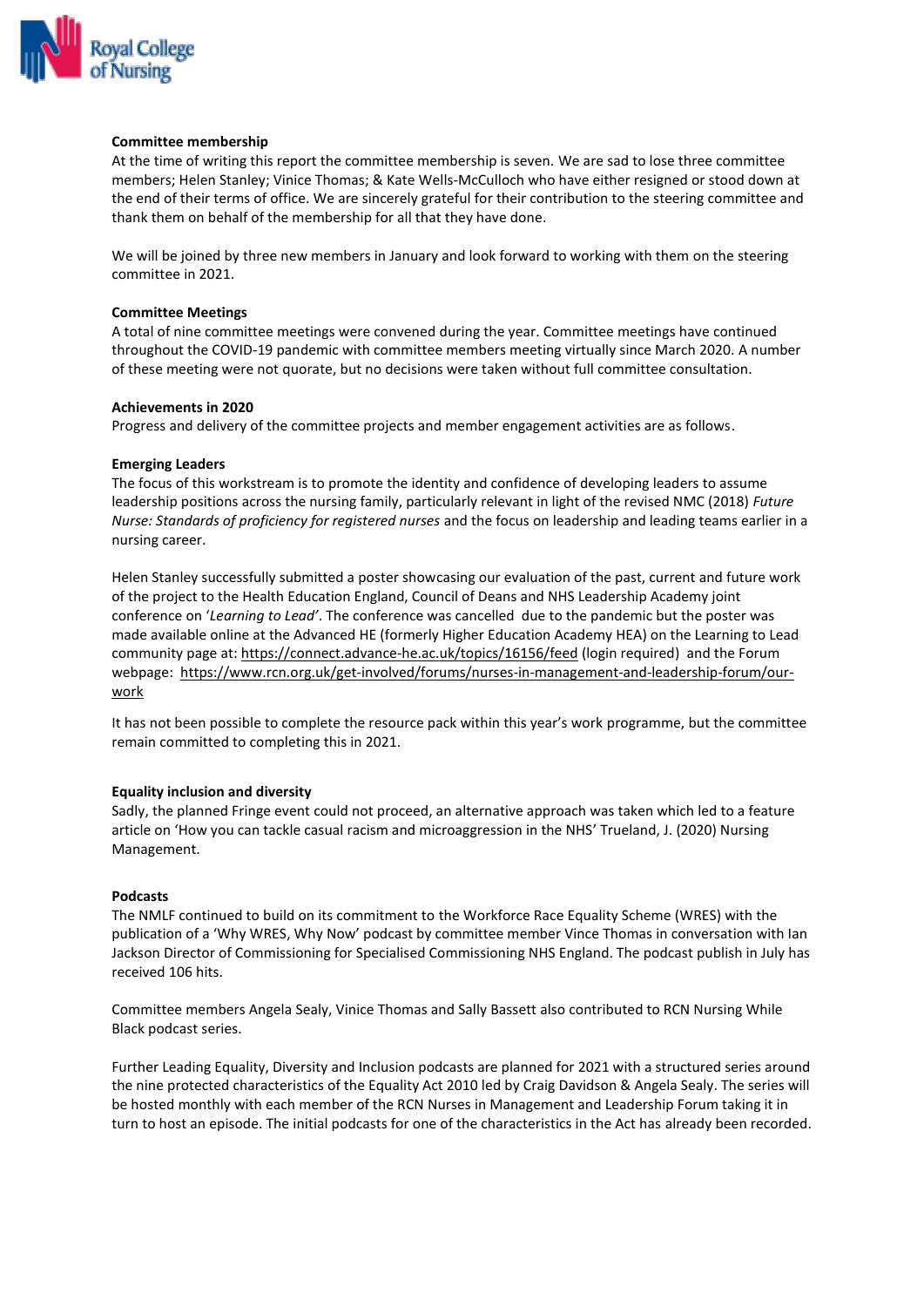

## **Additional Committee Activity**

### **Library page**

Helen Stanley, Paul Jebb and Christine McKenzie (Forum Professional Lead) contributed to the review and updating of the Forum webpage to include more contemporary key resources and reports including clearer signposting to the Forum activities. The link has been shared widely on the Forum Facebook page and Twitter: <https://www.rcn.org.uk/library/subject-guides/leadership-subject-guide>

# **Clinical Supervision**

The NMLF is collaborating with all the specialist Forums through the Forum Chairs Committee (FCC) to produce a literature review on clinical supervision in recognition of the need for greater support in the workplace. The ambition is to provide support to members via an App. The design and function of this will be dependent on the findings and recommendations of the literature review.

## **Congress 2020**

The committee submitted several items for discussion to Congress 2020 that were not selected. Three Fringe submissions were made, two were selected but due to the Covid19 situation it was only possible to deliver these. One event, *Investing in a leader-what will it take?* was selected to support the RCN#2020 Congress online series, this was delivered in collaboration with the RCN Defence Forum. The webinar attracted 370 preregistrations and 211 members attended on the night, the highest number of participants to any events of the series. The recording is available here (for RCN members only): [https://www.rcn.org.uk/news-and](https://www.rcn.org.uk/news-and-events/events/investing-in-yourself-as-a-leader)[events/events/investing-in-yourself-as-a-leader](https://www.rcn.org.uk/news-and-events/events/investing-in-yourself-as-a-leader)

The RCN's IT support and events team provided excellent support to the presenters. The aim will be to collaborate further with other Forums and to provide workshops or a conference in 2021 to meet the demand from members.

## **Consultations**

The committee commented on and contributed to the following consultations:

- The Governance Report
- Social Care paper
- Pay Policy
- Workforce Standards
- Web page design to welcome immigrant nurses to the RCN

# **Induction Pack to welcome New Committee Members**

We welcome the opportunity to collaborate with other Forums, Paul Jebb contributed to a Task and Finish Group to design a Welcome Induction Pack for new committee members.

### **Social Media**

This year has seen an increase in the forum social media profile and activity. Committee members have actively engaged with forum members via Facebook and Twitter platforms.

Individual steering committee members have hosted these social media platforms, posting 'Hot Topics' for discussions, as well as seeking members views and contributions.

### **Review of Social Media Activity**

Our webpage during this period has had a total of 4,323 views, a total of 0.05% of all views on the RCN website.

The following graphs illustrate that most of the interaction we received on the Forum webpage were at the beginning of July and mid-November. The pie-chart also highlights most of the traction to our website came through Google searches, followed by direct searches.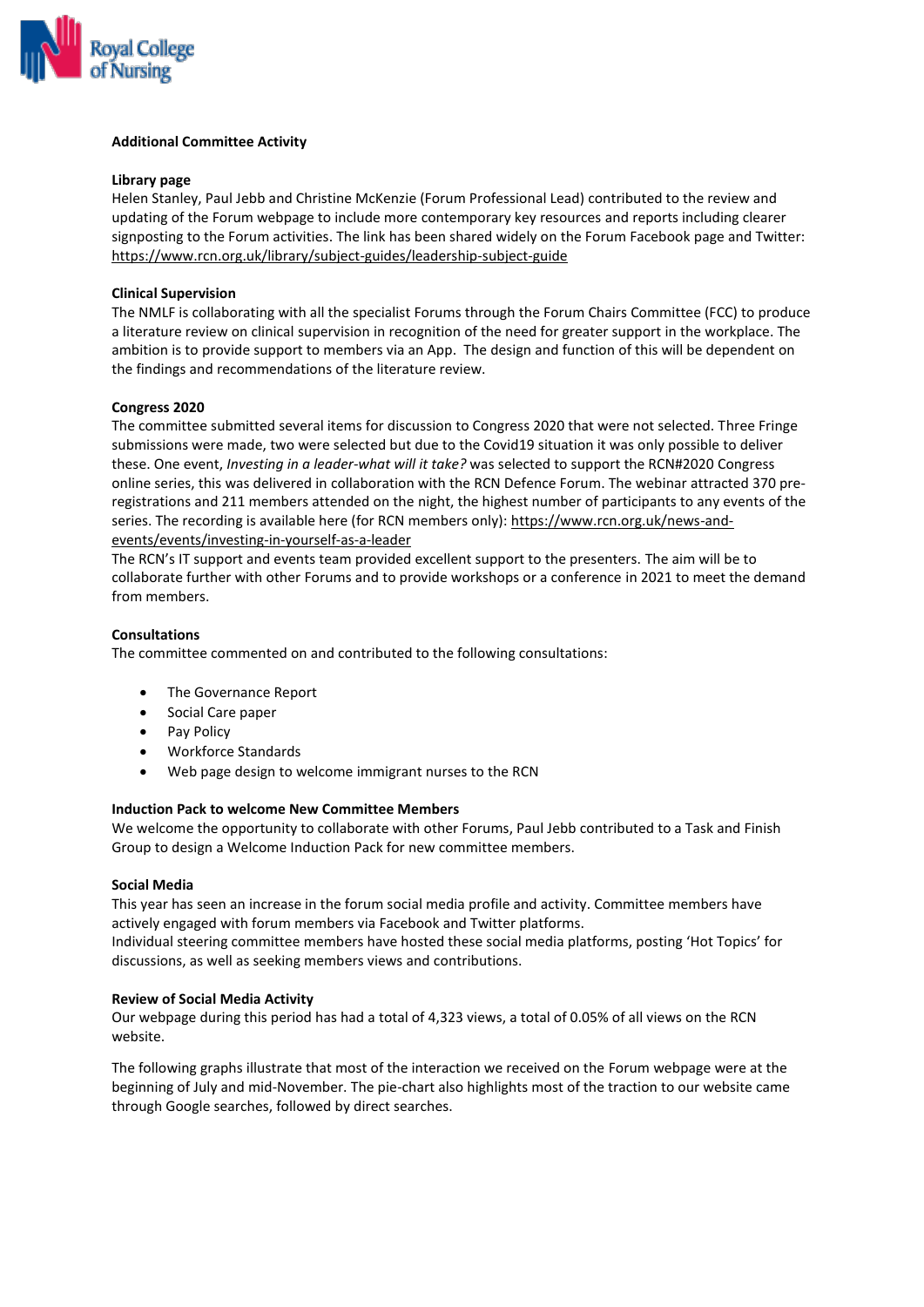

#### **M&L Forum pageviews**



It is clear from our top five landing pages that people are drawn to find out how to get involved in our Forum and to a lesser extent "meet the team". We will focus in 2021 on doing more to promote other areas of our website such as our events; our work; and especially our blog posts.

### **Listening events #TimeToTalk #TimeTo Listen**

The committee hosted two open listening events in recognition of the of the impact of Covid-19 on nurse's personal resources. The aim of the events was to provide a safe supportive space to share experience and give support to each other. The events received positive feedback.

### **Blogs**

The forum published six blogs in 2020 and for 2021 we plan to make a concerted effort to release more blog posts and to find ways in which we might draw people's attention the posts once they are on the landing page. .

- Nurses in Management and Leadership Forum's response to the RCN and NMC Guidance on refusal to treat by Sally Bassett
- Join a forum steering committee by Sally Bassett
- I add a different perspective by Craig Davidson
- Can novice nurses be leaders by Craig Davidson
- We are all part of a global profession by Paul Jebb
- Leadership from the kitchen table, the new normal by Angela Sealy

### **Covid-19 Impact**

The demands of the pandemic has meant that the time and emotional energy to take all of the planned workstreams forward has not been possible.

The pandemic prompted Sally Bassett and Helen Stanley to write a commentary article on the challenges of leadership in Covid-19 was published by Nursing Management in May 2020:

### M&L Forum top landing pages

**Sessions** 

403

 $Q<sub>2</sub>$ 

76

50

17